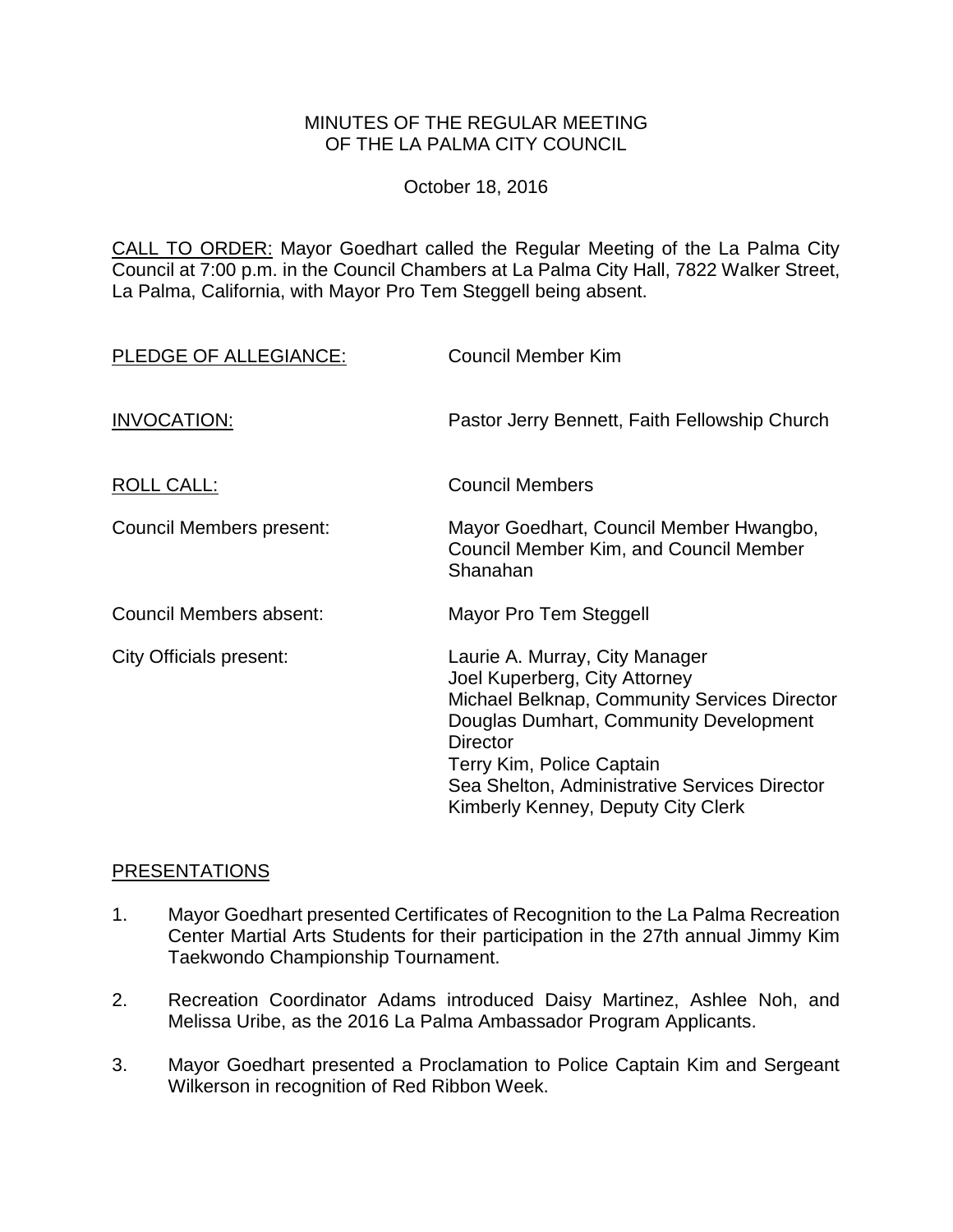4. [Police Captain Kim introduced Guillermo Lopez as the new Officer in the Police](http://lapalma.granicus.com/MediaPlayer.php?view_id=&clip_id=1038&meta_id=136822)  [Department.](http://lapalma.granicus.com/MediaPlayer.php?view_id=&clip_id=1038&meta_id=136822)

## [ORAL COMMUNICATIONS](http://lapalma.granicus.com/MediaPlayer.php?view_id=&clip_id=1038&meta_id=136823)

Steven Maikoski, a La Palma resident, addressed the City Council regarding his family's history with roots in Chicago; supported term limits for all politicians; support for sunset dates on tax measures; opposition to Measure JJ; inquired about the Police Department being eliminated if Measure JJ does not pass; services to be funded by Measure JJ if it passes; support for full transparency of Measure JJ; and concerns regarding ads from Measure JJ supporters.

Wally Zimmerman, a La Palma resident, addressed the City Council regarding opposition to a campaign flyer; misleading information regarding contracting out police services; the rise in crime rates; and opposition to information from those in support of Measure JJ.

Larry Herman, a La Palma resident, addressed the City Council regarding the campaign signs around the City; support for informational campaign flyers; and asked if City employees are allowed to let the public take photos of them or City vehicles.

City Attorney Kuperberg noted that employees cannot participate in campaign activities while on duty; that employees are allowed to exhibit their first amendment rights when off duty; that members of the public who wants to take pictures of City property are allowed at any time; that the City would not interfere with any member of the public wishing to take photos of City property, on City property, or with City employees; and that all requests for photos from the public are treated with the same response whether it is a student, a member of the boy scouts, or a resident who happens to be part of a campaign.

Mr. Herman continued by stating the electrical meter box on Walker Street by Houston Avenue is missing its metal cover and is being used as a trash bin; concerns for pedestrian traffic at the corner of that intersection; and the negative condition of the empty lot at Moody Street and Orangethorpe Avenue.

Community Development Director Dumhart announced that the City has notified the property owner of the poor condition on that lot.

Keith Nelson, a La Palma resident, addressed the City Council regarding opposition to a campaign flyer; opposition to City property in the flyer; opposition to having City employees present at a rally in support of Measure JJ even though they were off duty; inquired about when the FAQ page on the City's website will be available; and opposition to Measure JJ.

City Manager Murray responded that the FAQ's were just approved by the City Attorney and will be posted on the City's website the next morning.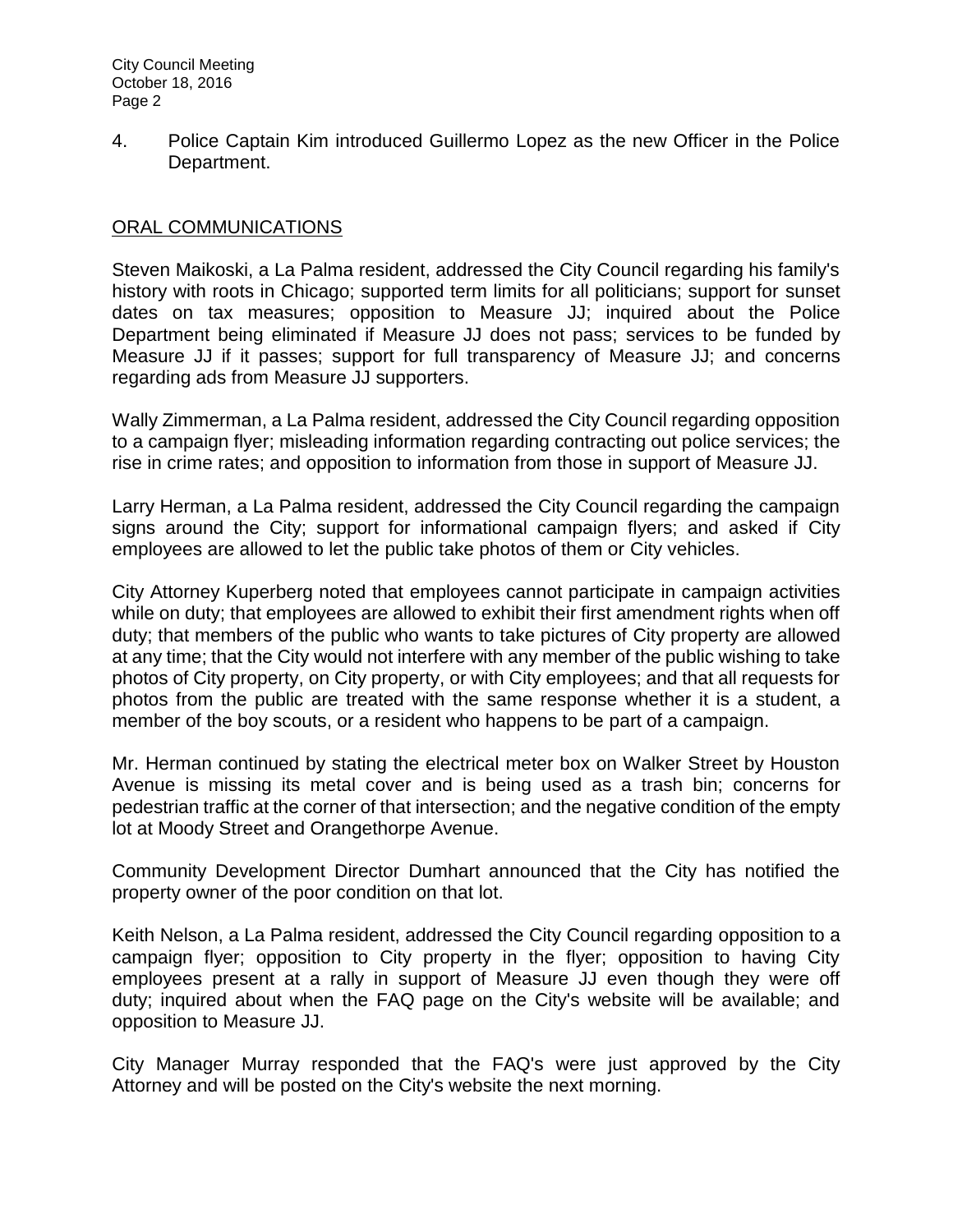Council Member Hwangbo asked for clarification on whether Measure JJ applies to vehicle purchases.

City Manager Murray replied that they do.

Jan Jensen, a La Palma resident, addressed the City Council regarding her experience on the Financial Sustainability Committee; that the Committee discussed several types of taxes but selected the sales tax option as it has the smallest impact on the residents in an effort to keep existing City services; thanked Staff for their work; and encouraged the public to do more research than just reading campaign flyers.

Robert Carruth, a La Palma resident, addressed the City Council in opposition to employees allowing City property to be photographed by the public for flyers in support of JJ Measure; opposition to the response received regarding the matter; read into the record the report on Stanton's sales tax measure; and opposition to Measure JJ campaign propaganda.

Dee Vincente, a La Palma Resident, addressed the City Council regarding her history of living in La Palma; support for Measure JJ; support for keeping the La Palma Police Department; opposition to a Council Member's newspaper article and campaign tactics; and opposition to the flyer against Measure JJ.

## [RECESS THE CITY COUNCIL AND CONVENE AS THE CITY OF LA PALMA AS](http://lapalma.granicus.com/MediaPlayer.php?view_id=&clip_id=1038&meta_id=136838)  [SUCCESSOR AGENCY TO THE DISSOLVED COMMUNITY DEVELOPMENT](http://lapalma.granicus.com/MediaPlayer.php?view_id=&clip_id=1038&meta_id=136838)  [COMMISSION AT 7:54 P.M.](http://lapalma.granicus.com/MediaPlayer.php?view_id=&clip_id=1038&meta_id=136838)

[Deputy City Clerk Kenney stated, "The City Council will now recess and convene as the](http://lapalma.granicus.com/MediaPlayer.php?view_id=&clip_id=1038&meta_id=136839)  [Successor Agency to the Dissolved Community Development Commission of the City La](http://lapalma.granicus.com/MediaPlayer.php?view_id=&clip_id=1038&meta_id=136839)  Palma. [Members of the La Palma City Council receive no compensation or stipend as a](http://lapalma.granicus.com/MediaPlayer.php?view_id=&clip_id=1038&meta_id=136839)  [result of convening or participating in the Successor Agency or otherwise as serving as](http://lapalma.granicus.com/MediaPlayer.php?view_id=&clip_id=1038&meta_id=136839)  [members of the Successor Agency."](http://lapalma.granicus.com/MediaPlayer.php?view_id=&clip_id=1038&meta_id=136839)

# [CONSENT CALENDAR](http://lapalma.granicus.com/MediaPlayer.php?view_id=&clip_id=1038&meta_id=136840)

A. [Approval of Successor Agency Minutes](http://lapalma.granicus.com/MediaPlayer.php?view_id=&clip_id=1038&meta_id=136841)

Minutes of the October 4, 2016, Regular Meeting of the Successor Agency.

Council Member Kim made a motion to approve Consent Calendar Item A.

The motion was seconded by Council Member Hwangbo and carried on the following vote: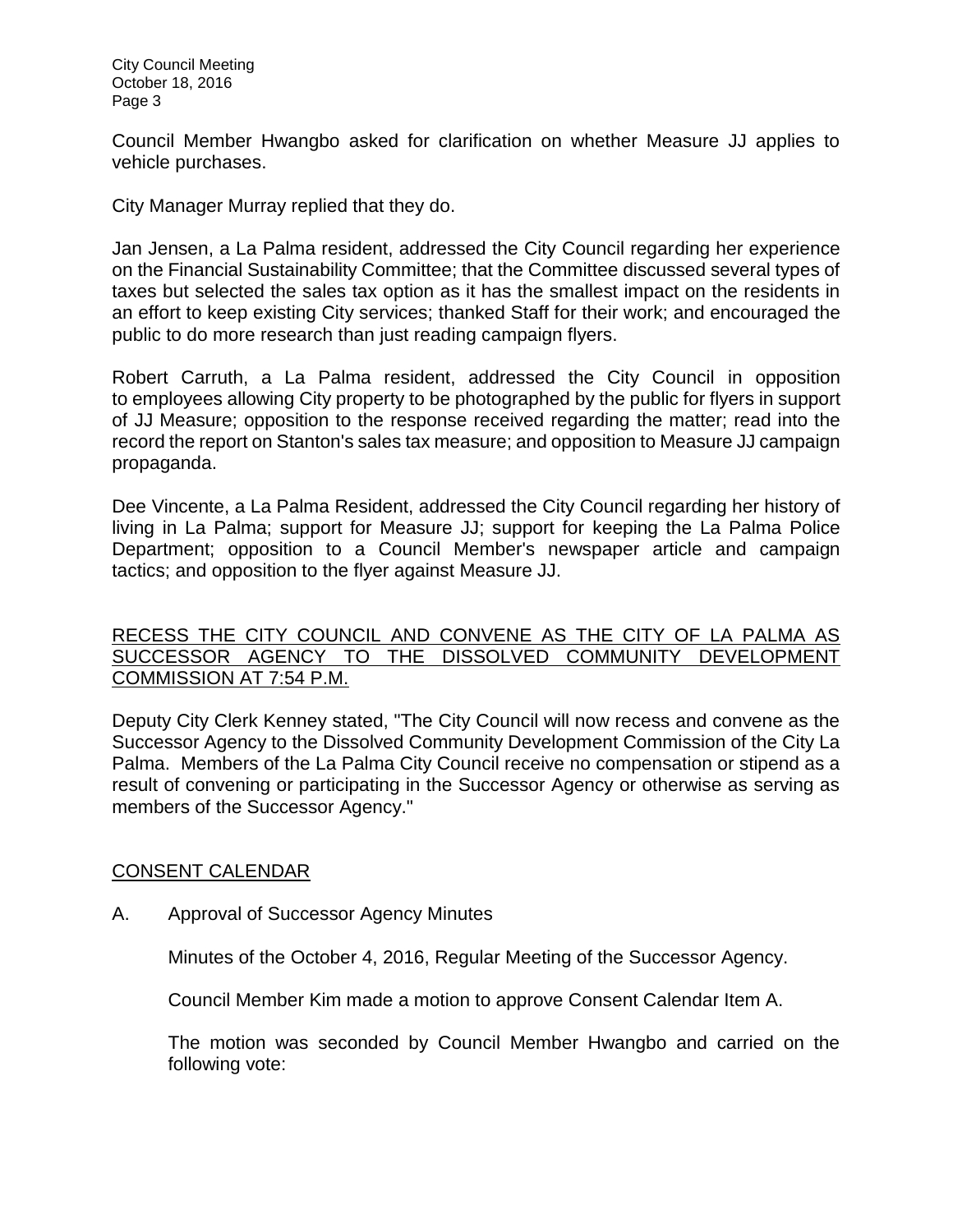City Council Meeting October 18, 2016 Page 4

> AYES: Mayor Goedhart, Council Member Hwangbo, Council Member Kim, and Council Member Shanahan NOES: None ABSENT: Mayor Pro Tem Steggell

#### PUBLIC HEARINGS

None Scheduled.

### REGULAR ITEMS

None Scheduled.

## [RECESS THE CITY OF LA PALMA AS SUCCESSOR AGENCY TO THE DISSOLVED](http://lapalma.granicus.com/MediaPlayer.php?view_id=&clip_id=1038&meta_id=136847)  [COMMUNITY DEVELOPMENT COMMISSION, AND RECONVENE AS THE CITY](http://lapalma.granicus.com/MediaPlayer.php?view_id=&clip_id=1038&meta_id=136847)  [COUNCIL AT 7:55 P.M.](http://lapalma.granicus.com/MediaPlayer.php?view_id=&clip_id=1038&meta_id=136847)

### [CONSENT CALENDAR](http://lapalma.granicus.com/MediaPlayer.php?view_id=&clip_id=1038&meta_id=136848)

1. Waive the Reading of All Ordinances

Waive the reading of all Ordinances in their entirety and read by title only.

2. Approval of Council Minutes

Minutes of the October 4, 2016, Regular Meeting of the City Council.

3. Approval of Register of Demands

Resolution No. 2016-65 approving the Register of Demands for October 18, 2016.

Council Member Kim made a motion to approve Consent Calendar Items 1 through 3.

The motion was seconded by Council Member Shanahan and carried on the following vote: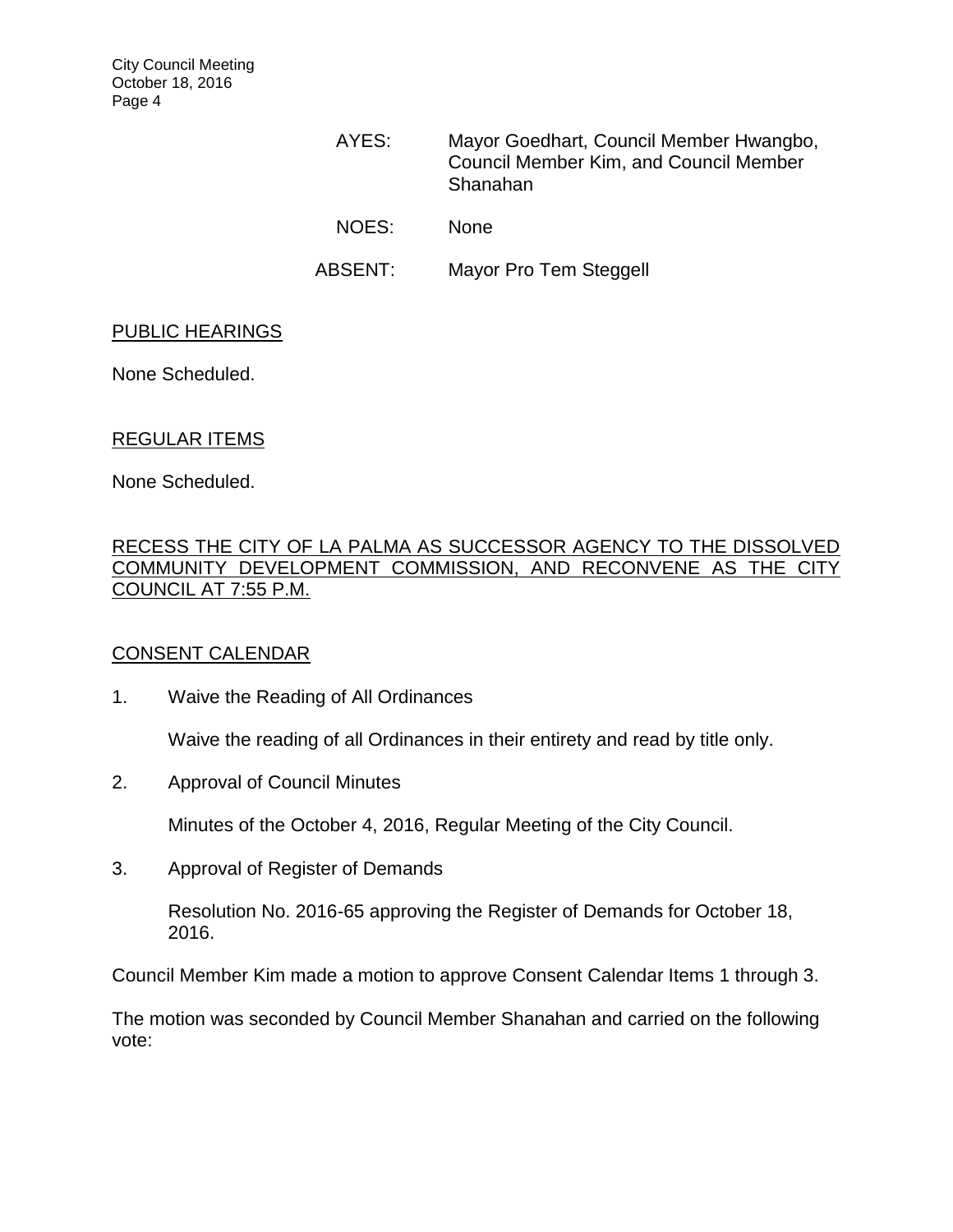| AYES:   | Mayor Goedhart, Council Member Hwangbo,<br><b>Council Member Kim, and Council Member</b><br>Shanahan |
|---------|------------------------------------------------------------------------------------------------------|
| NOES:   | <b>None</b>                                                                                          |
| ABSENT: | Mayor Pro Tem Steggell                                                                               |

### PUBLIC HEARING

- 4. [Consideration of Adoption of an Initial Study/Mitigated Negative Declaration,](http://lapalma.granicus.com/MediaPlayer.php?view_id=&clip_id=1038&meta_id=136856)  [Approving Conditional Use Permit 362, and Precise Plan 276, and Introduction of](http://lapalma.granicus.com/MediaPlayer.php?view_id=&clip_id=1038&meta_id=136856)  [an Ordinance Approving a Development Agreement with Foster Interstate Media,](http://lapalma.granicus.com/MediaPlayer.php?view_id=&clip_id=1038&meta_id=136856)  [Inc. for a Double-sided Digital Display Billboard at 6907 Marlin Circle, La Palma,](http://lapalma.granicus.com/MediaPlayer.php?view_id=&clip_id=1038&meta_id=136856)  [CA 90623 \(APN 276-081-66\)](http://lapalma.granicus.com/MediaPlayer.php?view_id=&clip_id=1038&meta_id=136856)
	- a) [Mayor Goedhart opened the Public Hearing at 7:55](http://lapalma.granicus.com/MediaPlayer.php?view_id=&clip_id=1038&meta_id=136857) p.m.
	- b) [Community Development Director Dumhart](http://lapalma.granicus.com/MediaPlayer.php?view_id=&clip_id=1038&meta_id=136858) gave the Staff Report.
	- c) [Council Comments and Questions:](http://lapalma.granicus.com/MediaPlayer.php?view_id=&clip_id=1038&meta_id=136859)

Discussion ensued regarding the continuity of both billboard sites; that the revenue difference would be nominal; that together, the billboard revenue would be \$204,000 a year; that approval from Caltrans would be the last stage prior to building and permit issuance; that progress is being made with Caltrans; that landscape issues are being addressed with Caltrans; and support for Staff's work on this project.

d) [Public Input:](http://lapalma.granicus.com/MediaPlayer.php?view_id=&clip_id=1038&meta_id=136861)

No members of the public wished to speak.

- e) [Mayor Goedhart closed the Public Hearing at 8:11 p.m.](http://lapalma.granicus.com/MediaPlayer.php?view_id=&clip_id=1038&meta_id=136863)
- f) Adopt a Resolution adopting an Initial Study/Mitigated Negative Declaration (IS/MND) for the construction, operation, and maintenance of a doublesided digital display billboard to be located on a portion of the real property at 6907 Marlin Circle.
- g) Adopt a Resolution approving Conditional Use Permit 362 for the construction, operation, and maintenance of a double-sided digital display billboard to be located on a portion of the real property at 6907 Marlin Circle.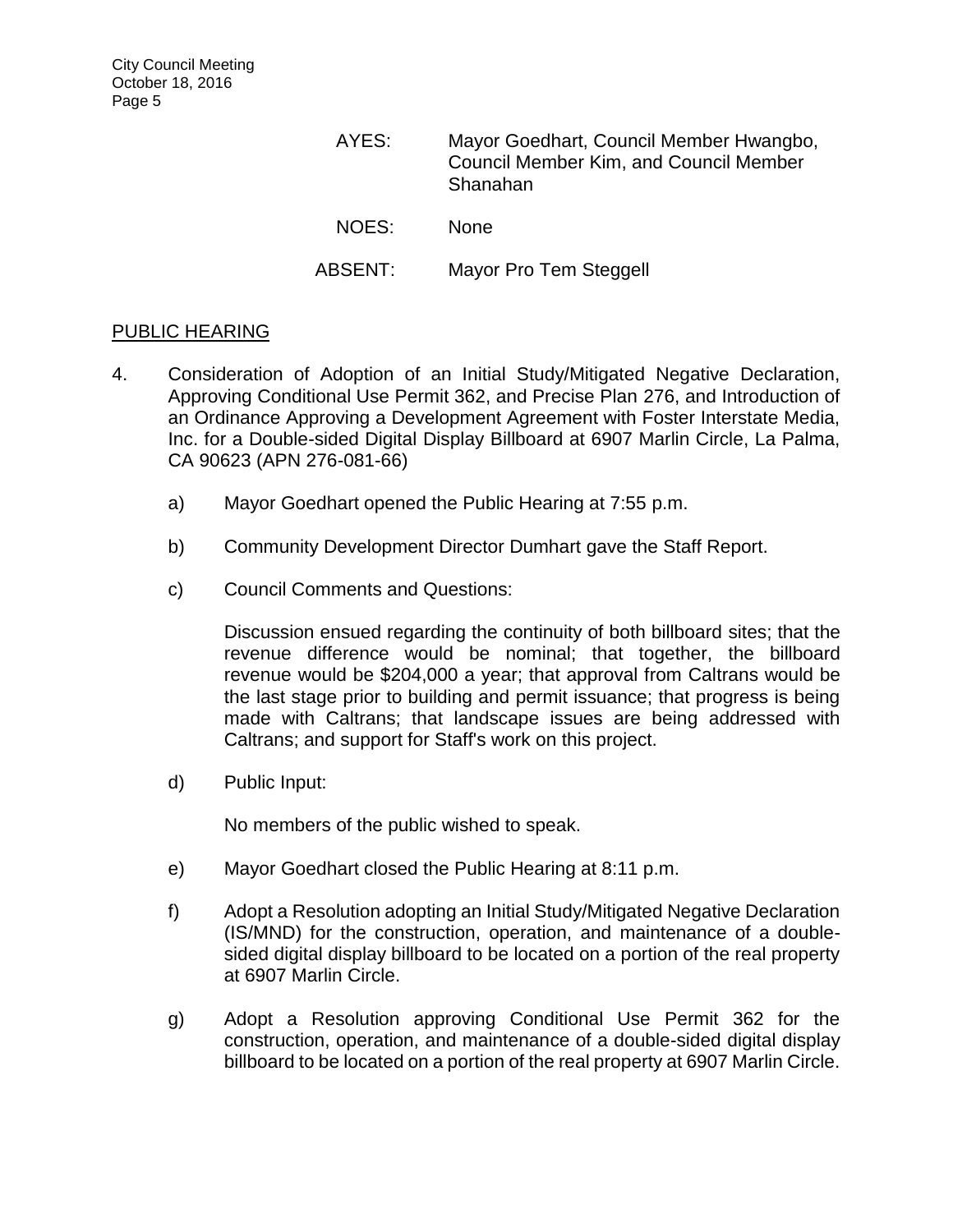h) Adopt a Resolution approving Precise Plan 276 for the construction, operation, and maintenance of a double-sided digital display billboard to be located on a portion of the real property at 6907 Marlin Circle.

Council Member Hwangbo made a motion to adopt Resolution No. 2016-66 adopting an Initial Study/Mitigated Negative Declaration (IS/MND) for the construction, operation, and maintenance of a double-sided digital display billboard to be located on a portion of the real property at 6907 Marlin Circle; adopt Resolution No. 2016-67 approving Conditional Use Permit 362 for the construction, operation, and maintenance of a double-sided digital display billboard to be located on a portion of the real property at 6907 Marlin Circle; and adopt Resolution No. 2016-68 approving Precise Plan 276 for the construction, operation, and maintenance of a double-sided digital display billboard to be located on a portion of the real property at 6907 Marlin Circle.

The motion was seconded by Council Member Kim and carried on the following vote:

| AYES:   | Mayor Goedhart, Council Member Hwangbo,<br>Council Member Kim, and Council Member<br>Shanahan |
|---------|-----------------------------------------------------------------------------------------------|
| NOES:   | <b>None</b>                                                                                   |
| ABSENT: | Mayor Pro Tem Steggell                                                                        |

i) Introduce and order the first reading of an Ordinance approving the [Development Agreement between the City of La Palma and Foster](http://lapalma.granicus.com/MediaPlayer.php?view_id=&clip_id=1038&meta_id=136867)  [Interstate Media, Inc., for the construction, operation, and maintenance of a](http://lapalma.granicus.com/MediaPlayer.php?view_id=&clip_id=1038&meta_id=136867)  [double-sided digital display billboard to be located on a portion of the real](http://lapalma.granicus.com/MediaPlayer.php?view_id=&clip_id=1038&meta_id=136867)  [property at 6907 Marlin Circle.](http://lapalma.granicus.com/MediaPlayer.php?view_id=&clip_id=1038&meta_id=136867)

Council Member Hwangbo made a motion to approve the introduction and order the first reading of an Ordinance approving the Development Agreement between the City of La Palma and Foster Interstate Media, Inc., for the construction, operation, and maintenance of a double-sided digital display billboard to be located on a portion of the real property at 6907 Marlin Circle.

The motion was seconded by Council Member Kim and carried on the following vote: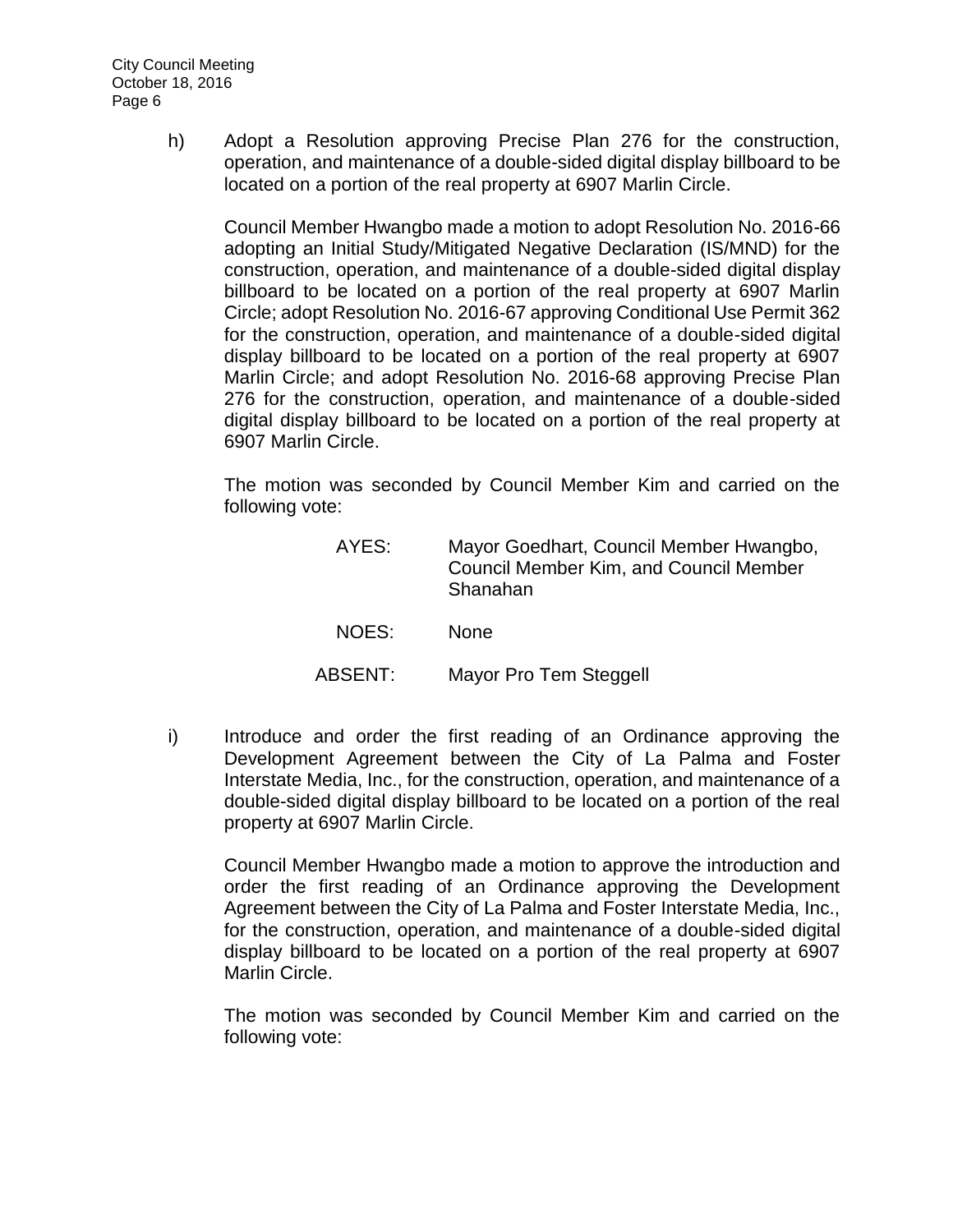| AYES:   | Mayor Goedhart, Council Member Hwangbo,<br>Council Member Kim, and Council Member<br>Shanahan |
|---------|-----------------------------------------------------------------------------------------------|
| NOES:   | <b>None</b>                                                                                   |
| ABSENT: | Mayor Pro Tem Steggell                                                                        |

- 5. [Ordinance Repealing Article III of Chapter 10 of the La Palma City Code, and](http://lapalma.granicus.com/MediaPlayer.php?view_id=&clip_id=1038&meta_id=136868)  [Adding Thereto a New Article III of Chapter 10 Adopting by Reference the 2016](http://lapalma.granicus.com/MediaPlayer.php?view_id=&clip_id=1038&meta_id=136868)  [Edition of the of the California Building Standards Codes \(hereinafter referred to](http://lapalma.granicus.com/MediaPlayer.php?view_id=&clip_id=1038&meta_id=136868)  [collectively as "Codes"\) with certain amendments, additions, deletions, and](http://lapalma.granicus.com/MediaPlayer.php?view_id=&clip_id=1038&meta_id=136868)  [exceptions thereto](http://lapalma.granicus.com/MediaPlayer.php?view_id=&clip_id=1038&meta_id=136868)
	- a) [Mayor Goedhart opened the Public Hearing at 8:12 p.m.](http://lapalma.granicus.com/MediaPlayer.php?view_id=&clip_id=1038&meta_id=136869)
	- b) [Community Development Director Dumhart gave the Staff Report.](http://lapalma.granicus.com/MediaPlayer.php?view_id=&clip_id=1038&meta_id=136870)
	- c) [Council Comments and Questions:](http://lapalma.granicus.com/MediaPlayer.php?view_id=&clip_id=1038&meta_id=136871)

None.

d) [Public Input:](http://lapalma.granicus.com/MediaPlayer.php?view_id=&clip_id=1038&meta_id=136872)

No members of the public wished to speak.

- e) [Mayor Goedhart closed the Public Hearing at 8:14 p.m.](http://lapalma.granicus.com/MediaPlayer.php?view_id=&clip_id=1038&meta_id=136874)
- f) Adopt an Ordinance Repealing Divisions 2, 3, 4, 5, 6, 7, 8, 9, 10, and 11, of Article III of Chapter 10 of the La Palma City Code, and adding thereto new Divisions 2, 3, 4, 5, 6, 7, 8, 9, 10 and 11 of Article III of Chapter 10 adopting by reference the 2016 Editions of the California Administrative Code (CAC); the California Building Code(CBC), Volumes 1 and 2 with Appendix G Flood Resistant Construction, and Appendix J Grading; the California Mechanical Code (CMC); the California Plumbing Code (CPC); the California Electrical Code (CEC); the California Residential Code (CRC) with Appendix G Swimming Pools, Spas, and Hot Tubs; the California Energy Code (CEnC); the California Green Building Standards Code (CGBSC); and the California Referenced Standards Code (CRSC) International Property Maintenance Code, based on the 2015 International Building Code as published by the International Code Council, (hereinafter referred to collectively as "Codes"); together with certain amendments, additions, deletions, and exceptions thereto.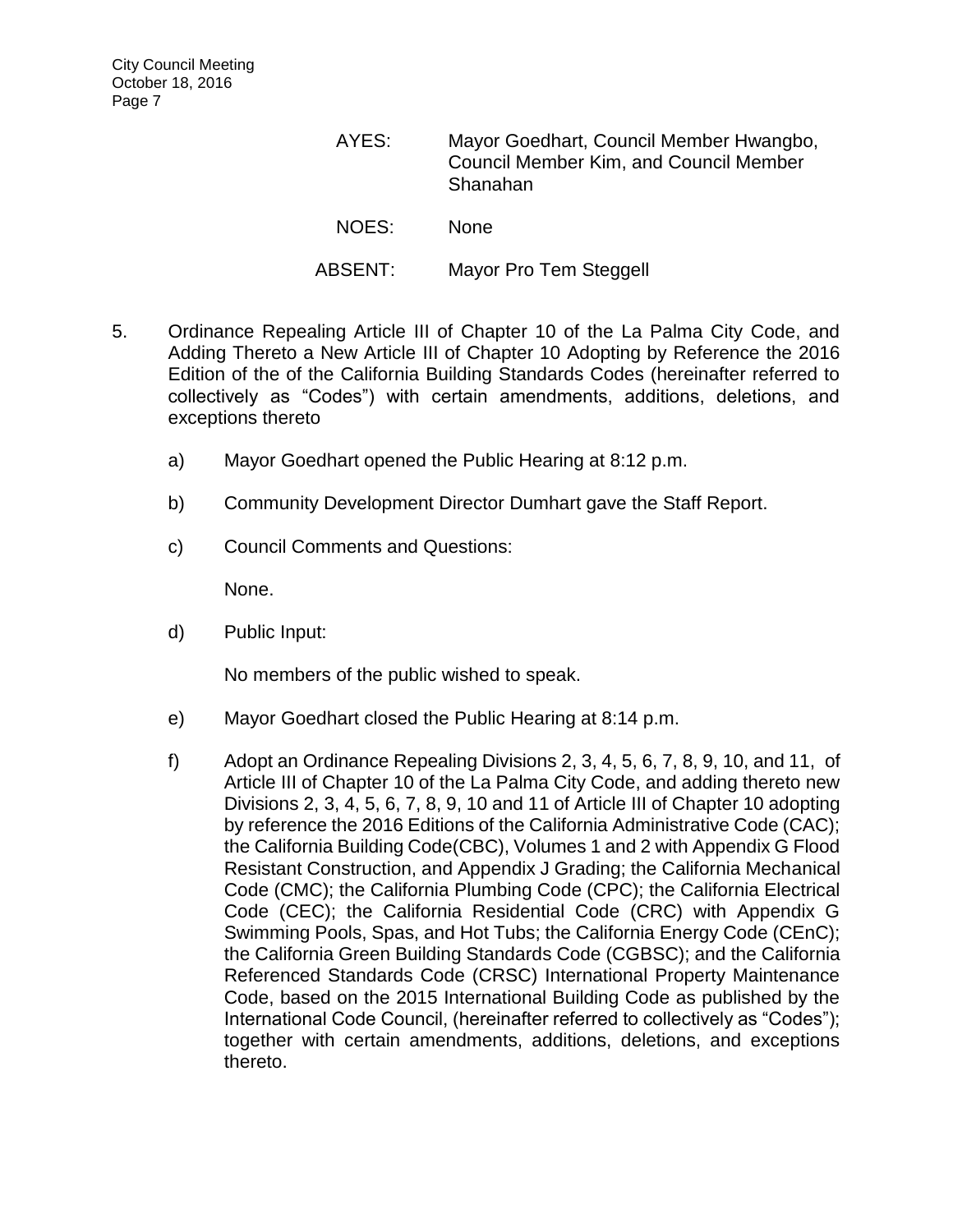Council Member Hwangbo made a motion to adopt Ordinance No. 2016- 08 Repealing Divisions 2, 3, 4, 5, 6, 7, 8, 9, 10, and 11, of Article III of Chapter 10 of the La Palma City Code, and adding thereto new Divisions 2, 3, 4, 5, 6, 7, 8, 9, 10 and 11 of Article III of Chapter 10 adopting by reference the 2016 Editions of the California Administrative Code (CAC); the California Building Code(CBC), Volumes 1 and 2 with Appendix G Flood Resistant Construction, and Appendix J Grading; the California Mechanical Code (CMC); the California Plumbing Code (CPC); the California Electrical Code (CEC); the California Residential Code (CRC) with Appendix G Swimming Pools, Spas, and Hot Tubs; the California Energy Code (CEnC); the California Green Building Standards Code (CGBSC); and the California Referenced Standards Code (CRSC) International Property Maintenance Code, based on the 2015 International Building Code as published by the International Code Council, (hereinafter referred to collectively as "Codes"); together with certain amendments, additions, deletions, and exceptions thereto.

The motion was seconded by Council Member Kim and carried on the following vote:

| AYES:   | Mayor Goedhart, Council Member Hwangbo,<br><b>Council Member Kim, and Council Member</b><br>Shanahan |
|---------|------------------------------------------------------------------------------------------------------|
| NOES:   | <b>None</b>                                                                                          |
| ABSENT: | Mayor Pro Tem Steggell                                                                               |

- 6. Ordinance Repealing Article II [of Chapter 16 of the La Palma City Code, and](http://lapalma.granicus.com/MediaPlayer.php?view_id=&clip_id=1038&meta_id=136876)  [Adding Thereto a New Article II1 of Chapter 16 Adopting by Reference the 2016](http://lapalma.granicus.com/MediaPlayer.php?view_id=&clip_id=1038&meta_id=136876)  [Edition of the California Fire Code with Appendices and Amendments Thereto](http://lapalma.granicus.com/MediaPlayer.php?view_id=&clip_id=1038&meta_id=136876)
	- a) [Mayor Goedhart opened the Public Hearing at 8:16 p.m.](http://lapalma.granicus.com/MediaPlayer.php?view_id=&clip_id=1038&meta_id=136877)
	- b) [Community Development Director Dumhart](http://lapalma.granicus.com/MediaPlayer.php?view_id=&clip_id=1038&meta_id=136878) gave the Staff Report.
	- c) [Council Comments and Questions:](http://lapalma.granicus.com/MediaPlayer.php?view_id=&clip_id=1038&meta_id=136883)

Discussion ensued regarding no major changes to this code cycle; and that there were only minimal changes, but none with a significant impact to the residents.

d) [Public Input:](http://lapalma.granicus.com/MediaPlayer.php?view_id=&clip_id=1038&meta_id=136879)

No members of public wished to speak.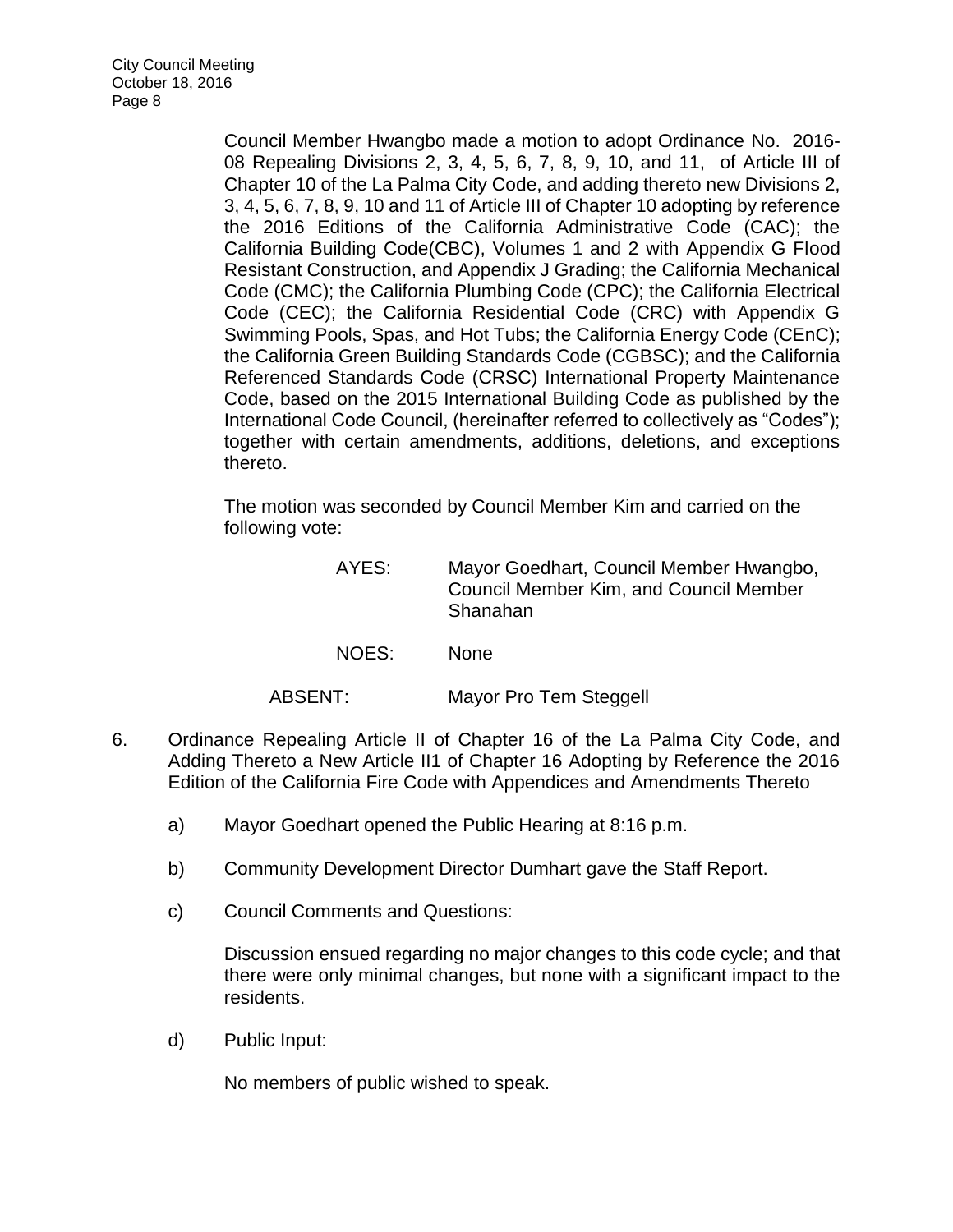- e) [Mayor Goedhart closed the Public Hearing at 8:19 p.m.](http://lapalma.granicus.com/MediaPlayer.php?view_id=&clip_id=1038&meta_id=136882)
- f) [Adopt an Ordinance repealing Article II of Chapter 16 of the La Palma City](http://lapalma.granicus.com/MediaPlayer.php?view_id=&clip_id=1038&meta_id=136884)  [Code, and adding thereto a new Article II of Chapter 16 adopting by](http://lapalma.granicus.com/MediaPlayer.php?view_id=&clip_id=1038&meta_id=136884)  [reference the 2016 Edition of the California Fire Code with appendices and](http://lapalma.granicus.com/MediaPlayer.php?view_id=&clip_id=1038&meta_id=136884)  [amendments thereto.](http://lapalma.granicus.com/MediaPlayer.php?view_id=&clip_id=1038&meta_id=136884)

Council Member Hwangbo made a motion to adopt Ordinance No. 2016-09 repealing Article II of Chapter 16 of the La Palma City Code, and adding thereto a new Article II of Chapter 16 adopting by reference the 2016 Edition of the California Fire Code with appendices and amendments thereto.

The motion was seconded by Council Member Kim and carried on the following vote:

| AYES:   | Mayor Goedhart, Council Member Hwangbo,<br><b>Council Member Kim, and Council Member</b><br>Shanahan |
|---------|------------------------------------------------------------------------------------------------------|
| NOES:   | <b>None</b>                                                                                          |
| ABSENT: | Mayor Pro Tem Steggell                                                                               |

# [REGULAR ITEMS](http://lapalma.granicus.com/MediaPlayer.php?view_id=&clip_id=1038&meta_id=136885)

7. [Continued: Notice of Completion and Acceptance of Work for the Climatec Energy](http://lapalma.granicus.com/MediaPlayer.php?view_id=&clip_id=1038&meta_id=136886)  [Project, City Project No. 5-BLDG-04](http://lapalma.granicus.com/MediaPlayer.php?view_id=&clip_id=1038&meta_id=136886)

City Manager Murray gave the Staff Report.

Council Comments and Questions:

None

Public Input:

No members of the public wished to speak

- a) Accept the work and authorize the Community Services Director to file the Notice of Completion and Acceptance of Work with the Orange County Recorder for the Climatec Energy Project, excluding streetlight retrofit and water pumping efficiency, City Project No. 15-BLDG-04;
- b) Authorize Staff to inform Climatec of the City's decision not to participate in the "Energy Savings Measurement & Verification Service; and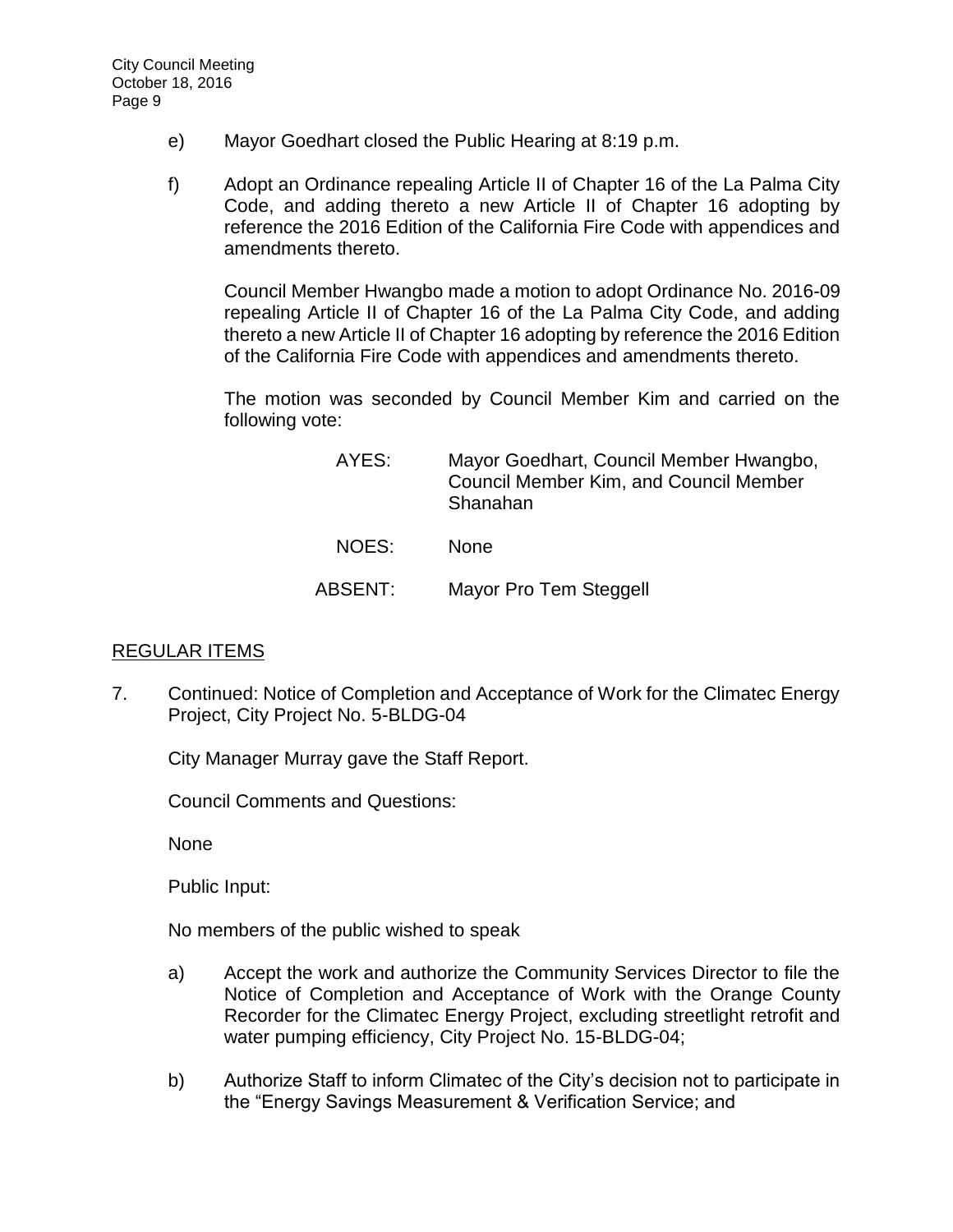c) Approve the carryover of the final retention payment amount from FY 2015- 16 to FY 2016-17.

Council Member Kim made a motion to accept the work and authorize the Community Services Director to file the Notice of Completion and Acceptance of Work with the Orange County Recorder for the Climatec Energy Project, excluding streetlight retrofit and water pumping efficiency, City Project No. 15-BLDG-04; authorize Staff to inform Climatec of the City's decision not to participate in the "Energy Savings Measurement & Verification Service; and approve the carryover of the final retention payment amount from FY 2015-16 to FY 2016-17

Discussion ensued regarding the length of the program; that the project was approved so the City can realize annual energy savings; support that this is a good investment; and support for not doing the measurement verification survey.

The motion was seconded by Council Member Hwangbo and carried on the following vote:

- AYES: Mayor Goedhart, Council Member Hwangbo, Council Member Kim, and Council Member Shanahan
- NOES: None
- ABSENT: Mayor Pro Tem Steggell

### RECONVENE THE CITY OF LA PALMA AS SUCCESSOR AGENCY TO THE DISSOLVED COMMUNITY DEVELOPMENT COMMISSION FOR A JOINT MEETING WITH THE CITY COUNCIL AT 8:25 P.M.

8. [Cancellation of November 1, 2016, City Council and Successor Agency Meetings](http://lapalma.granicus.com/MediaPlayer.php?view_id=&clip_id=1038&meta_id=136896)

City Manager Murray gave the Staff Report.

Discussion ensued regarding nothing urgent for the upcoming November 1 meeting date; that the only items are routine items - the warrant register and minutes - which can be postponed to the following meeting.

Authorize the cancellation of the November 1, 2016, City Council and Successor Agency regular meetings.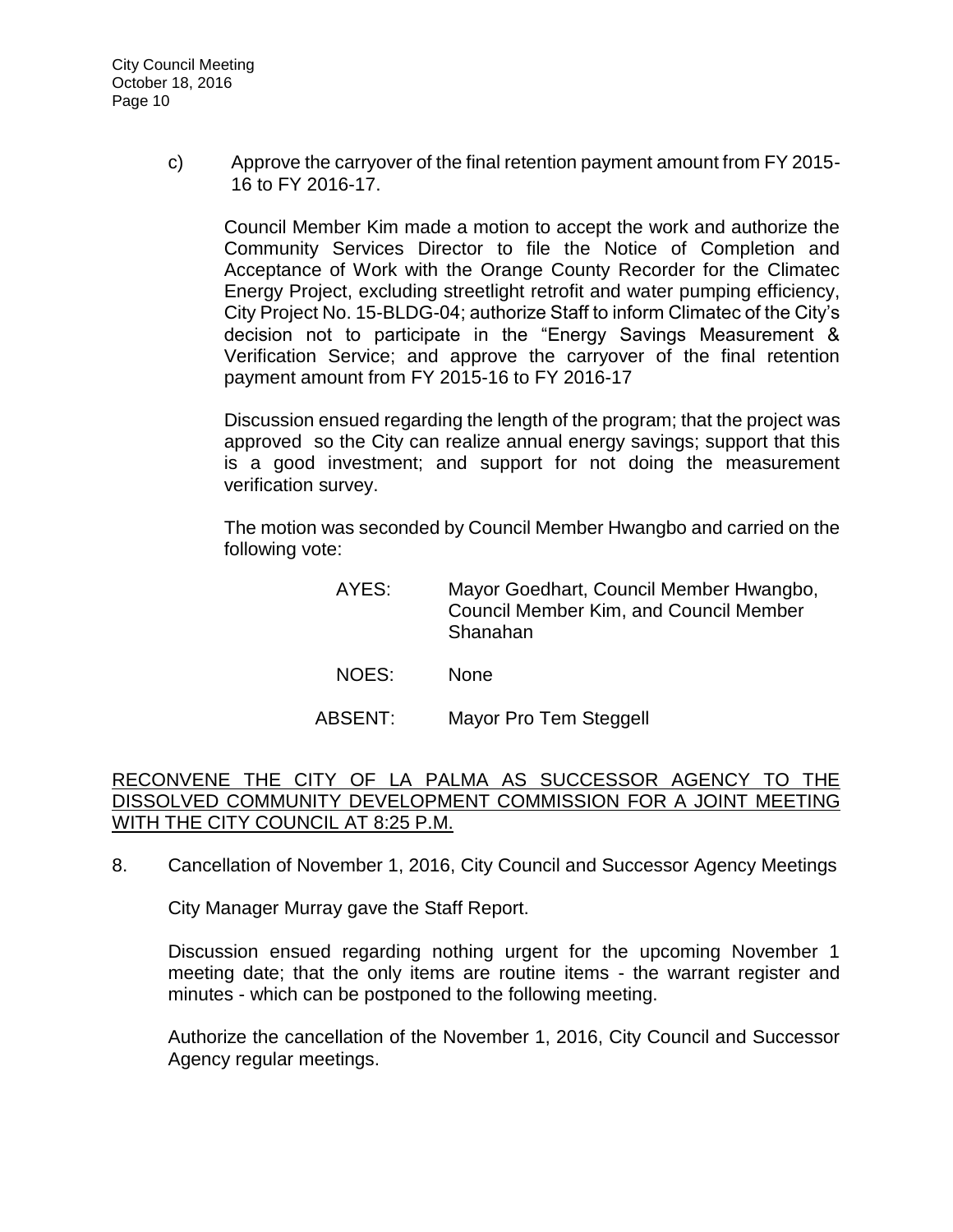Council Member Shanahan made a motion to approve the cancellation of the November 1, 2016, City Council and Successor Agency Meetings.

The motion was seconded by Council Member Kim and carried on the following vote:

- AYES: Mayor Goedhart, Council Member Hwangbo, Council Member Kim, and Council Member Shanahan
- NOES: None
- ABSENT: Mayor Pro Tem Steggell

## [ADJOURN THE CITY OF LA PALMA AS SUCCESSOR AGENCY TO THE DISSOLVED](http://lapalma.granicus.com/MediaPlayer.php?view_id=&clip_id=1038&meta_id=136898)  [COMMUNITY DEVELOPMENT COMMISSION AT 8:27 P.M.](http://lapalma.granicus.com/MediaPlayer.php?view_id=&clip_id=1038&meta_id=136898)

## [COUNCILMEMBER AB1234 REPORTS, REPORTS FROM CITY-AFFILIATED](http://lapalma.granicus.com/MediaPlayer.php?view_id=&clip_id=1038&meta_id=136899)  [COMMITTEES, AND COUNCIL REMARKS](http://lapalma.granicus.com/MediaPlayer.php?view_id=&clip_id=1038&meta_id=136899)

**Council Member Shanahan** had nothing to report.

**Council Member Hwangbo** attended the League of California Cities (LOCC) Annual Conference; was installed as the President of the Orange County Division of LOCC; the Arirang Festival; the Southern California Association of Governments (SCAG) Housing Summit; the ground breaking for the construction of the La Palma Methodist Church educational building; and asked for an update to the McDonald's remodel grand opening event.

Community Development Director Dumhart responded that they are finalizing the project and have tentatively planned to have a Special VIP Event on November 7, 2016.

Council Member Hwangbo asked for an update on any concerning issues regarding this election and added that he has seen campaign signs on trees.

City Manager Murray responded that the main issue with the volume of signs is that this is the first time in recent City history with a measure on the ballot that has both opposition and supportive committees; and that campaign laws allows signs to be placed in tree wells.

City Attorney Kuperberg noted that a Federal Supreme Court ruling limits the City's ability to block campaign signs.